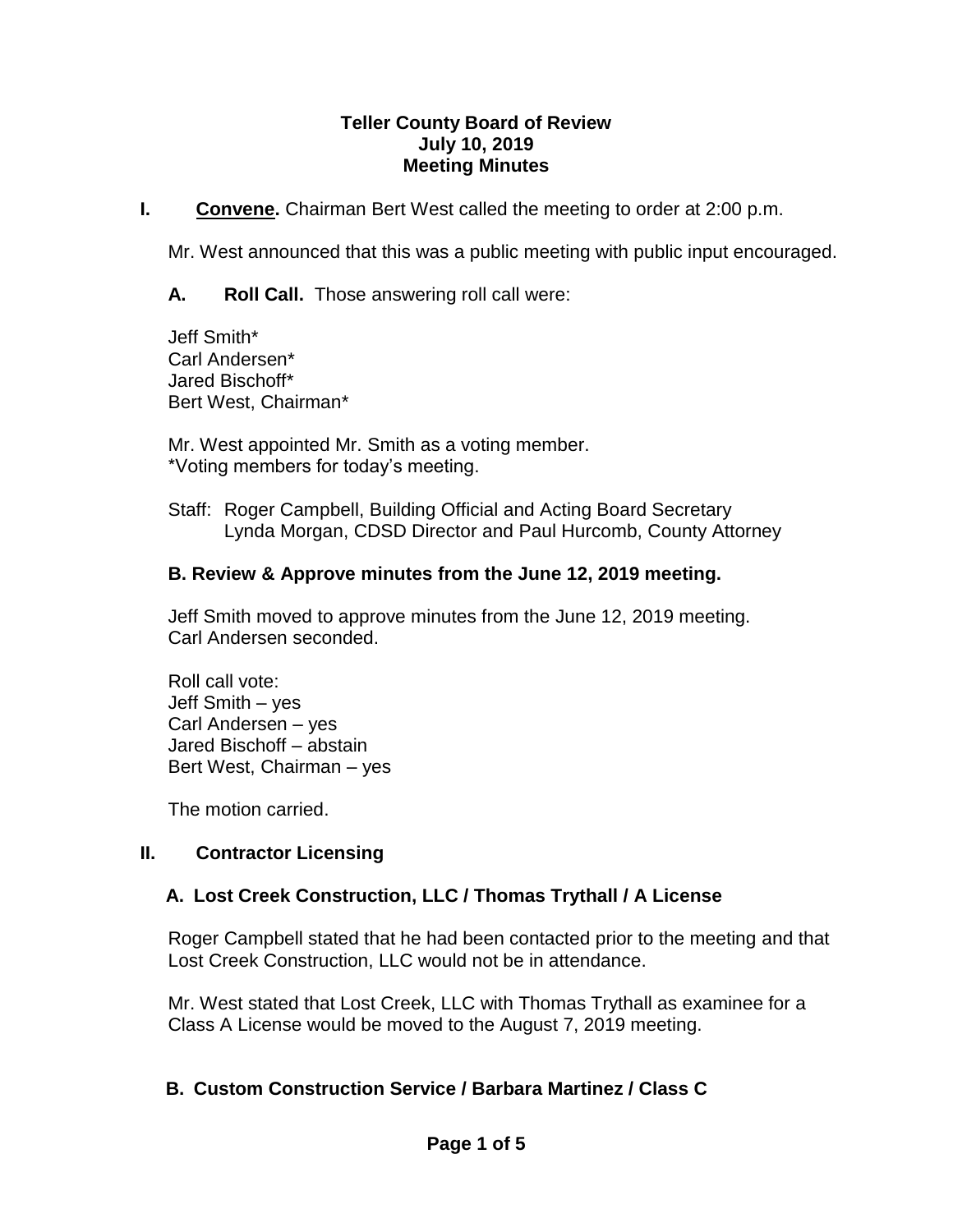Ms. Martinez was present and gave an overview of her building experience and recent work history which included but was not limited to the following:

- she has been in the construction industry since 1996.
- she received her Class C license with Pikes Peak Regional in 2004 or 2005.
- she has performed ground up homes, remodels, basement finishes, decks and roofs.
- she has a customer in Teller County who wants her to perform a basement finish and possibly a deck.

There was further discussion between the applicant and the Board. The Board reviewed the submitted packet and asked Ms. Martinez clarifying questions.

The Board explained to Ms. Martinez that Teller County requires all subcontractors be licensed in Teller County and that workers' compensation insurance be provided. Ms. Martinez assured the Board that she would only use licensed contractors that provided workers' comp insurance.

Ms. Lynda Morgan, CDSD Director, was recognized and stated that with a basement finish, all sub-contractors would have to pull individual permits and that those permits would not be issued by Teller County unless the subcontractor was properly licensed with the county.

Mr. Campbell, Building Official, informed the Board that he recommended a Class C license limited to one project.

Bert West opened this matter up for public comment. No public comment. Close public comment.

Jeff Smith moved to grant Custom Construction Service with Barbara Martinez as examinee, a Class C license limited to 1 project with the condition that she provide the Building Official with the Department of Labor Workers' Comp Exemption waiver acceptance form.

Jared Bischoff seconded.

Roll call vote: Jeff Smith – yes Carl Andersen – yes Jared Bischoff – yes Bert West, Chairman – yes

The motion carried.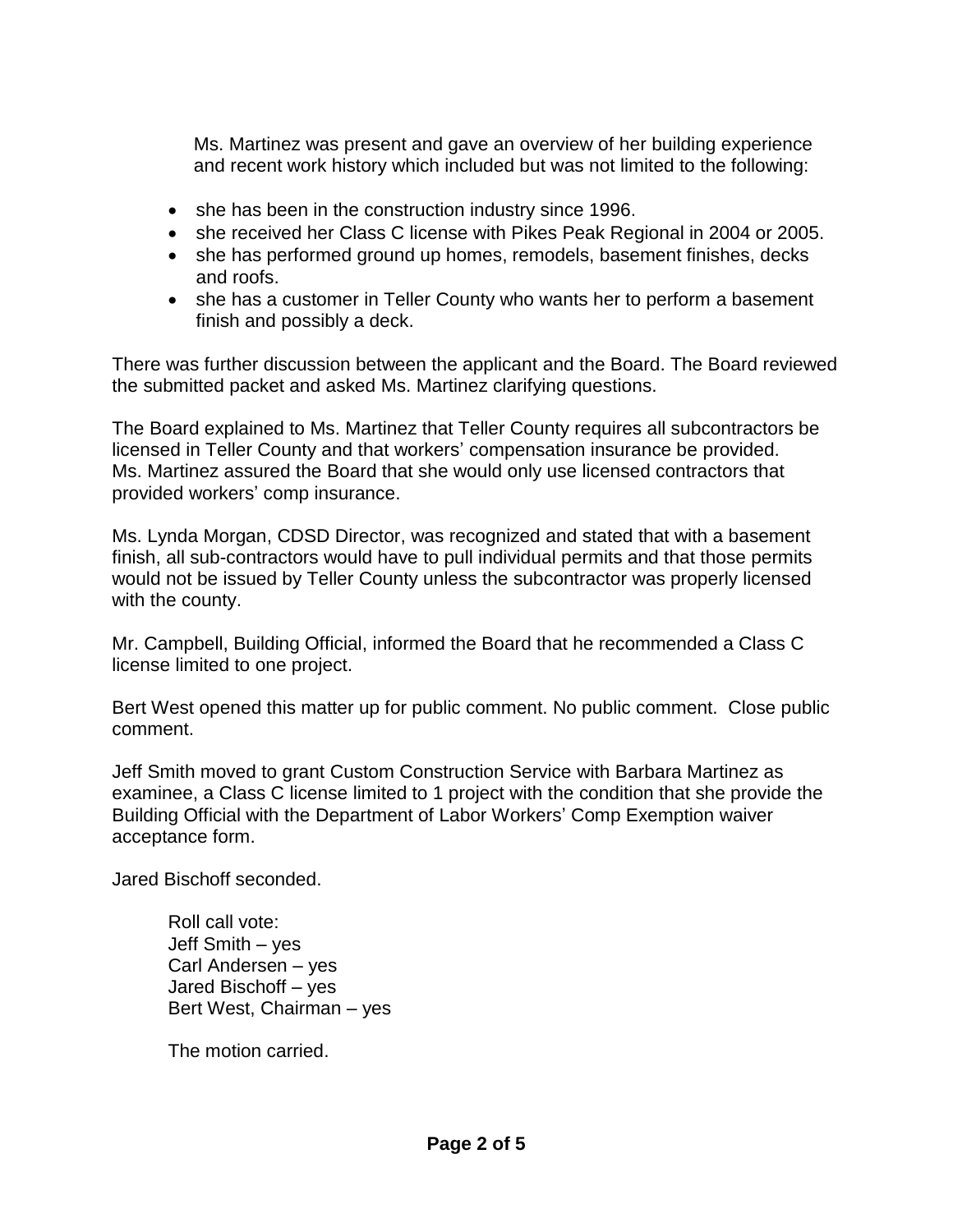# **C. Island Construction Services, LLC / Jesse Sowanick / Class C License**

Mr. Sowanick was present and gave an overview of his building experience and recent work history which included but was not limited to the following:

- he is a journeyman mason by trade.
- he was a licensed contractor in the state of New Mexico, Oregon and Florida
- he was unaware that the letter requirements were to reference the type of work consistent with the license type he was applying for but that he did have ground up experience.
- his intent is to construct a deck near the golf course and to build two homes in Wildernest.

There was further discussion between the applicant and the Board. The Board reviewed the submitted packet and asked Mr. Sowanick clarifying questions.

It was suggested by the board that a Class C License limited to 1 project would be more appropriate given Mr. Sowanick work history.

Carl Andersen stated that Mr. Sowanick's worker's comp certificate of insurance was expired and he needed to get an updated copy to the Building Official.

Bert West opened this matter up for public comment. No public comment. Close public comment.

Jared Bischoff moved to grant Island Construction Services, LLC with Jesse Sowanick as examinee, a Class C License limited to 1 project with the condition that he provide the Building Official with a current workers' compensation certificate of insurance.

Jeff Smith seconded.

Roll call vote: Jeff Smith – yes Carl Andersen – yes Jared Bischoff – yes Bert West, Chairman – yes

The motion carried.

### **D. Southern Heritage Construction, LLC / Drew B. Kennedy / Class C License**

Mr. Kennedy was present and gave an overview of his building experience and recent work history which included but was not limited to the following:

• he started in construction in the 1990's with his dad.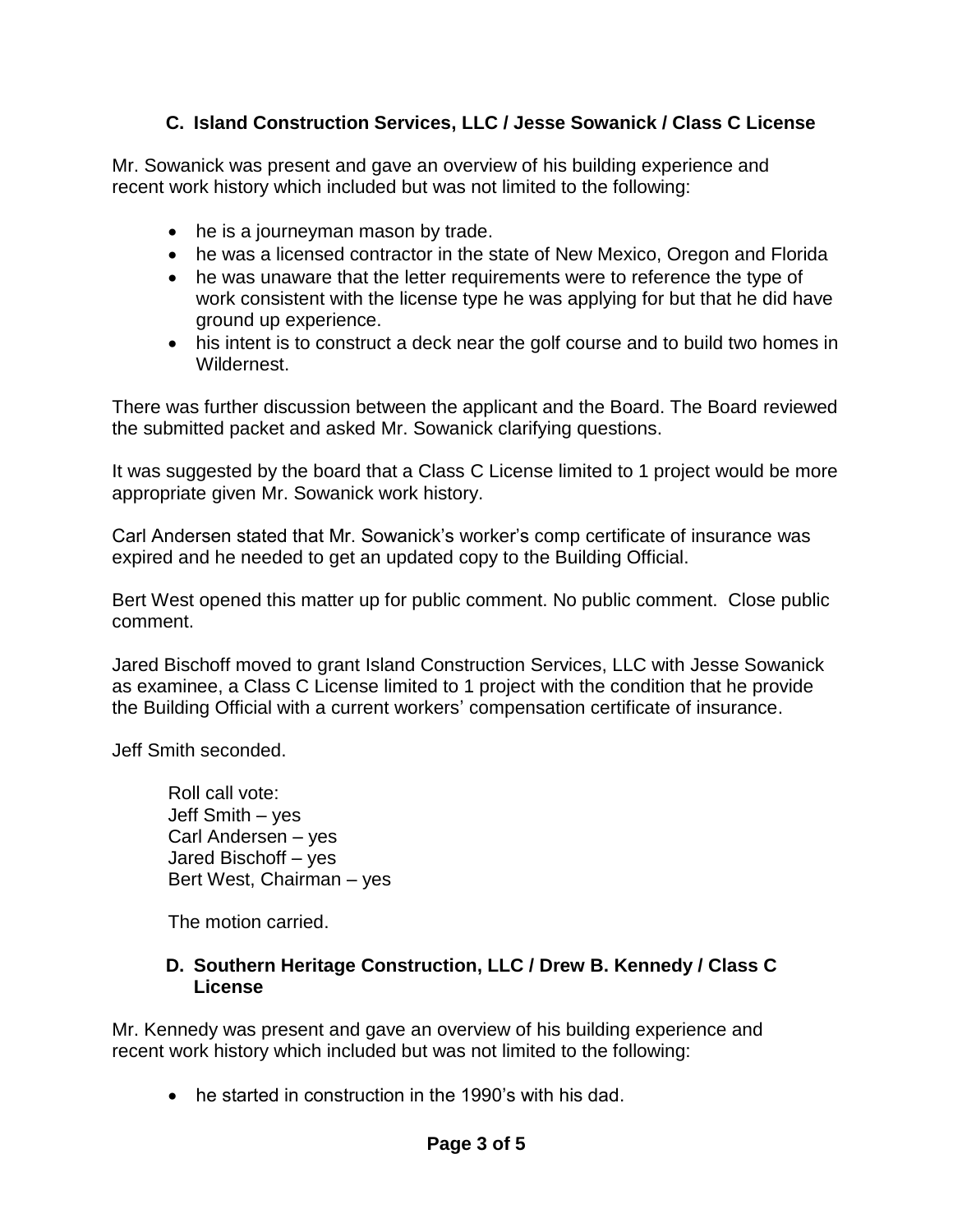- he managed several ground up homes for Open Range Construction.
- his intent is to remodel homes in Teller County and to possibly build ground up homes.
- he has a C License limited to 1 project in El Paso and Douglas County.

Bert West opened this matter up for public comment. No public comment. Close public comment.

There was further discussion between the applicant and the Board. The Board reviewed the submitted packet and asked Mr. Kennedy clarifying questions.

After review of Mr. Kennedy's packet, it was discovered that his certificate of liability insurance was missing.

Mr. West stated that he was uncomfortable making a decision without that information.

Paul Hurcomb suggested that Lynda Morgan would contact the office to attempt to get the certificate faxed to the meeting site.

Mr. West stated that Mr. Kennedy's review would be tabled until the document was received and that the meeting would move on to Board Discussion.

## **III. Board Discussion**

### **A. Consider and recommend to the Teller County Board of Commissioners to amend the Teller County Building Code relating to ice & water shield requirements.**

The Board Members along with the staff had a lengthy discussion regarding the pros and cons of a 100% ice & water shield requirement.

The Building Official stated that the Building Department was not in support of such a requirement, due to what he felt was insufficient data to support it.

The Board discussed that if the change to 100% coverage were required then the Building Department would only have to complete one roof inspection instead of the two inspections that are now required.

The Board estimated the increased cost to install 100% ice and water shield on a house to be approximately \$250 to 300.

Bert West opened this matter up for public comment. No public comment. Close public comment.

Jeff Smith moved to recommend to the Teller County Board of Commissioners to amend the Teller County Building Code relating to ice & water requirements to change